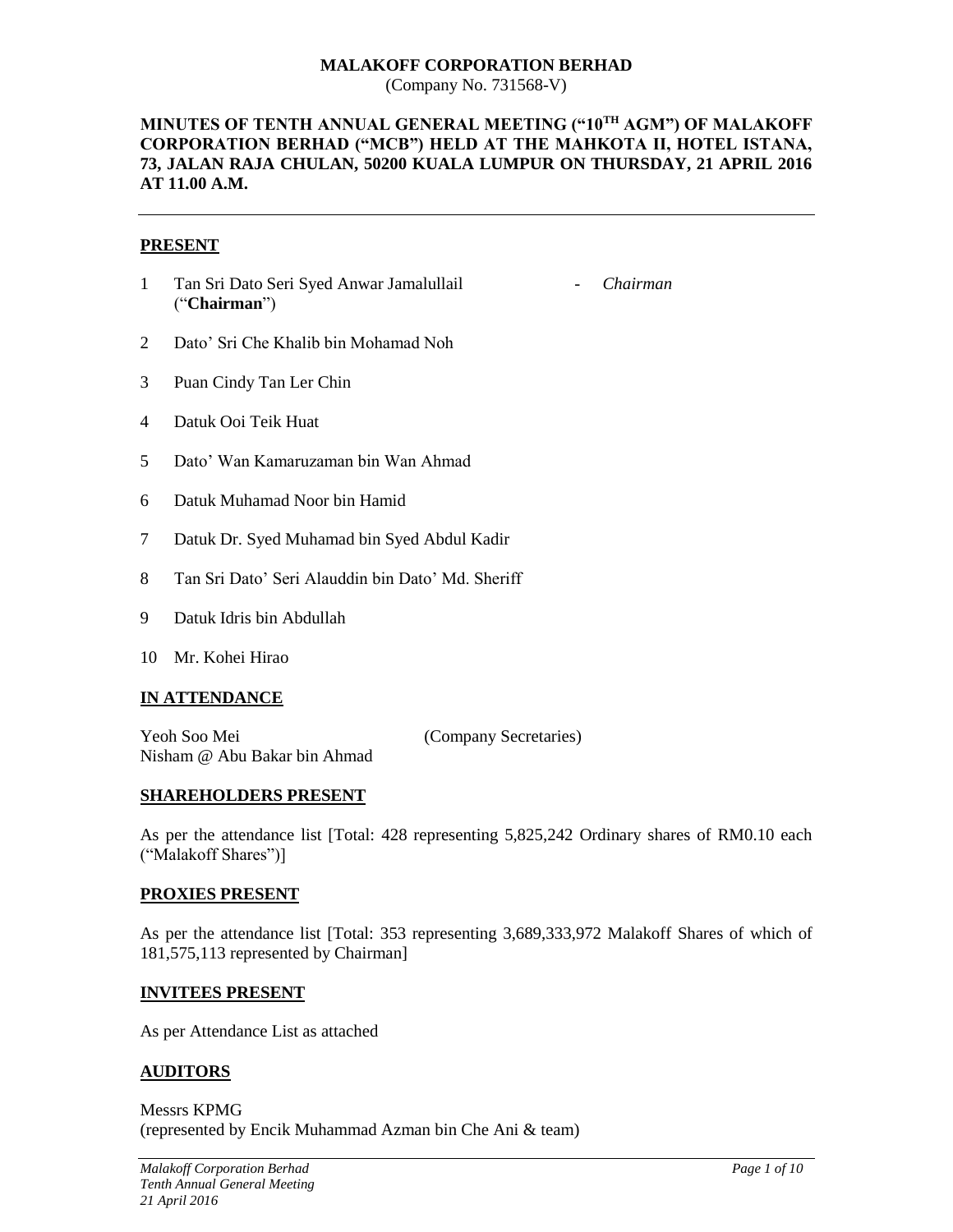# **1. CHAIRMAN**

Y.A.M Tan Sri Dato Seri Syed Anwar Jamalullail chaired the Annual General Meeting.

# **2. QUORUM**

Upon the request of the Chairman, the Secretary confirmed the presence of a quorum.

#### **3. PRELIMINARY**

The Chairman welcomed all shareholders and proxies attending the  $10<sup>th</sup>$  AGM, the fellow members of the Board, members of the management team of MCB and invited guests.

Before proceeding with the agenda, the Chairman informed that the Board of Directors of the Company had decided to withdraw Ordinary resolution 8 (*To approve the payment of Directors' fees not exceeding RM1,500,000.00 for each financial commencing for the financial year ending 31 December 2016*) contained in the Notice of the 10<sup>th</sup> AGM. A notice of withdrawal of the said Ordinary Resolution had accordingly been issued in the News Strait Times newspaper on 19 April 2016. He further explained that the Board had decided to withdraw the said Ordinary Resolution after taking into consideration the feedback from the Company's shareholders.

There being a quorum, the  $10<sup>th</sup>$  AGM was duly convened. The Chairman then introduced each and every member of the Board of Directors ("Board") who were in attendance.

The Chairman briefly shared with the shareholders on the performance of the Group in FY2015, the highlights that occurred during the past year and the summary of the Chairman's Statement published in the Annual Report 2015.

# **4. PRESENTATION BY ACTING CHIEF EXECUTIVE OFFICER ("ACTING CEO")**

The Chairman then passed the meeting to En. Habib Husin, the Acting CEO of MCB who gave a brief presentation on the performance review of the Group to the shareholders which covered the following areas:-

- MCB's footprint in Peninsular Malaysia and overseas;
- Local asset performance;
- Achievement of Tanjung Bin Energy Power Plant ("T4") commercial date of operation;
- International Assets;
- Increasing electricity demand in Malaysia;
- The future of repowering and further capacity of expansion of power plants;
- Rising of electricity demand in South East Asia;
- Rising of electricity and water demand in Middle East; and
- A summary of strategies of the Company for future growth.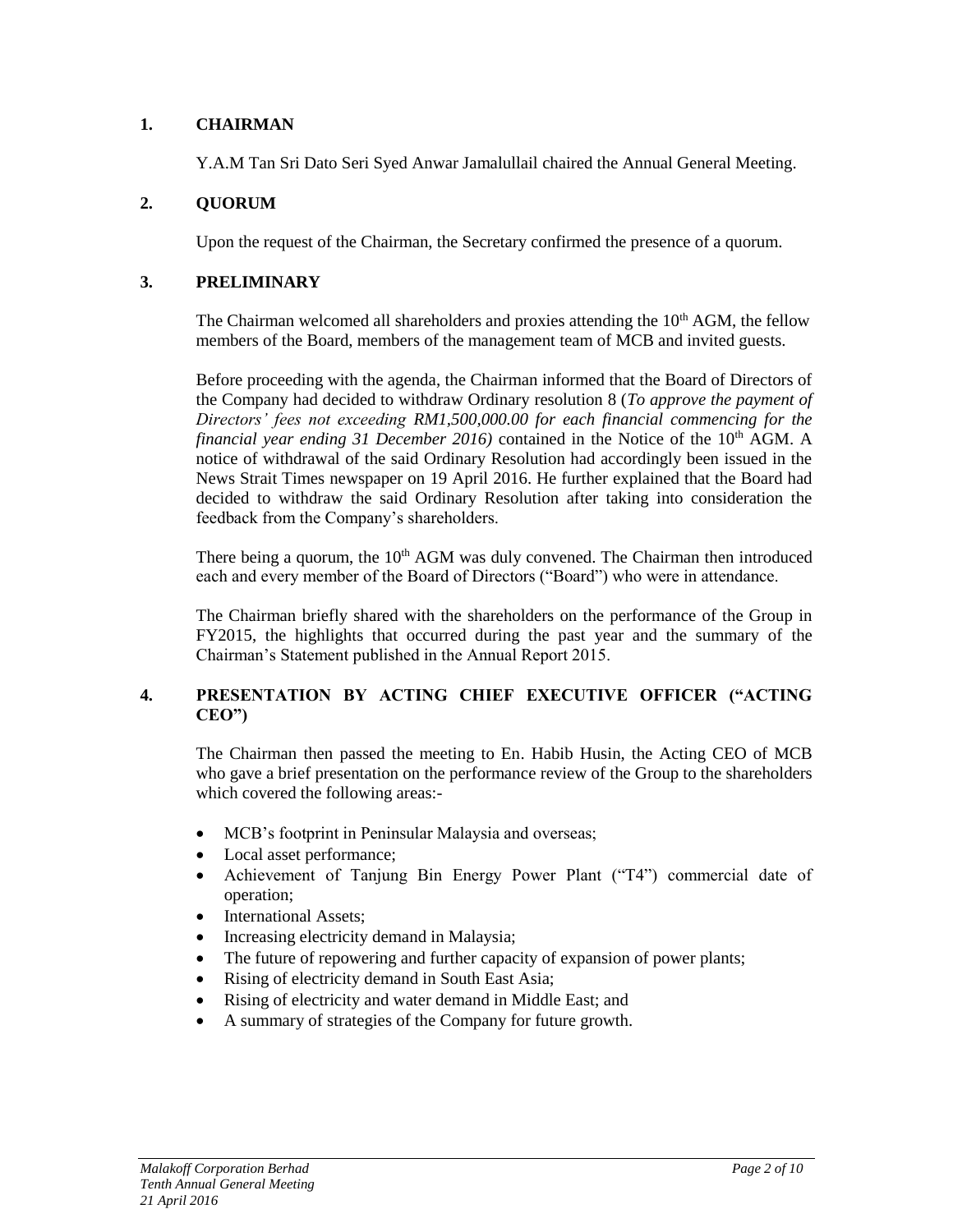# **5. RESPONSES TO MINORITY SHAREHOLDER WATCHDOG GROUP ("MSWG") QUERIES READ BY EXECUTIVE VICE PRESIDENT, CORPORATE ("EVP, CORPORATE")**

En. Shaharul Farez Hassan, the EVP Corporate of MCB informed the shareholders that the MSWG has forwarded questions to the Company and that the Company had responded to the questions raised in their letter dated 18 April 2016. A copy of the said MSWG's letter together with MCB's written reply dated 27 April 2016 have been attached hereto as **Appendix 1**. He then briefed the shareholders on the questions posed by MSWG and the Company's responses to the questions raised in the said MSWG's letter.

# **6. NOTICE CONVENING THE MEETING**

The Chairman then proceeded with the notice convening the meeting which was taken as read.

Before proceeding with the resolutions, the Chairman placed on record that a number of shareholders had appointed him as their proxy. He will vote according to their instructions as the meeting consider each resolution.

It was duly proposed by Mr. Ryan Boh Zhuang Boon and seconded by Mr. Tan Eng Huat.

# **7. AGENDA 1**

# **TO DISCUSS THE AUDITED FINANCIAL STATEMENTS OF THE COMPANY FOR THE FINANCIAL YEAR ENDED 31 DECEMBER 2015 AND THE DIRECTORS' REPORT AND AUDITORS' REPORT**

The Chairman explained that the Audited Financial Statements for the FY2015 tabled under Agenda 1 were only for discussion, as it did not require the formal approval of shareholders under the provisions of Section 169(1) of the Companies Act, 1965 and hence, the matter would not be put forward for voting.

The Chairman then opened the floor for questions on the Audited Financial Statements for the FY2015. The questions raised by the shareholders and proxies were responded by the management and the Board as follows-:

# **Question 1 (by Mr. James Lim, a shareholder of the Company)**

Mr. James Lim drew the attention of the Board to Page 107 on Directors' remuneration and Note 35 (found on page 247 of the Annual Report) and queried the reasons for the increase in the directors' fees which comprised entirely non-executive directors ("NEDs") from RM893,000 in FY2014 to RM1.162 million for FY2015 as well as the increase in the "Other emoluments" from RM281,000 for FY2014 to RM1.296 million for FY2015.

The Chairman replied that generally the increase in the remuneration of the directors from FY2014 to FY2015 was due to his remuneration when he was appointed as the Chairman of the Company but it was also mainly due to the need to remunerate the directors for their increased accountability and responsibility since the Company had been a listed entity since May 2015.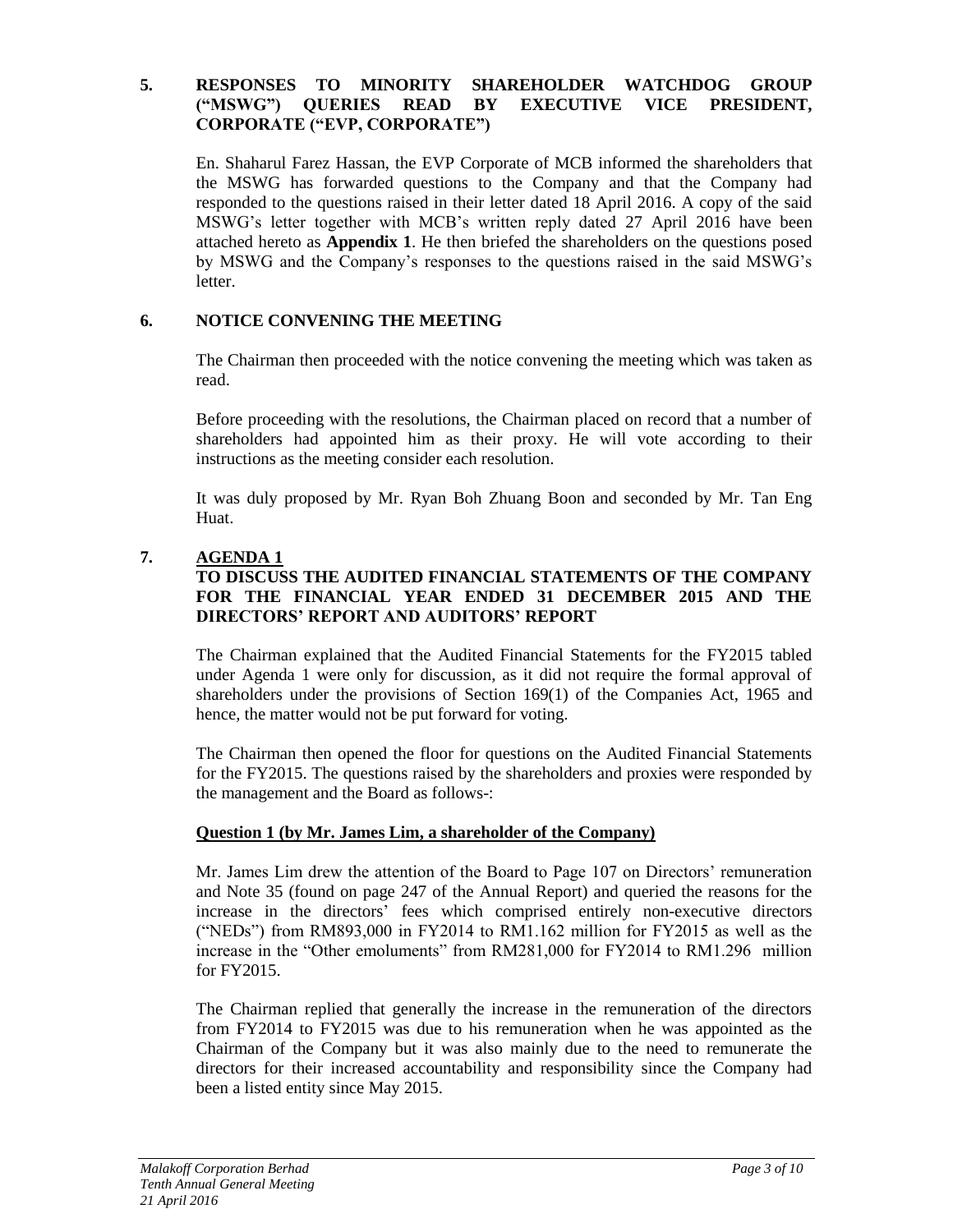He added in the recent market study carried out by an external consultant engaged by the Company, it was found that the directors' fees presently received by the NEDs were below the 60 percentile of other comparable companies. Moreover, the directors of listed companies are now only allowed to hold directorship of up to five public listed companies. In view of the above, the remuneration package of the directors should be adequate for their retention to continue serving the Company and to attract good directors into the Company.

In reply to the follow-up query by Mr James Lim on the comparator companies which were used in the benchmarking exercise of the directors' fees, the Chairman replied that the comparator companies were selected from some of the top 50 companies in the Kuala Lumpur Composite Index and those in the same industry. He cited that from his experience in other public listed companies, the current directors' fees of RM90,000 (save for the Chairman) was below market and should be in the range of RM120,000. The Board would seek the shareholders' approval for an increase in the directors' remuneration of the NEDs to bring it in line with the market at a more appropriate time.

# **Question 2 (by Mr. Tan Heng Huat, a shareholder of the Company)**

Mr. Tan enquired on the prospects of the Malakoff Group amid a challenging 2016 economic environment. He enquired on the Board's plan to further increase the share price, earnings per share and the returns on equity ("ROE").

The Chairman informed that the Company's Tanjung Bin Expansion plant had just been commissioned and this achievement is a reflection of the Company's track record. Although he took cognisance of the challenging year ahead, he believed that with Malakoff's track record and experience, strong footing and solid Board of Directors, the Company should be able to perform better than last year. The Company was also diversifying into other markets as 90% of their businesses were in local investments.

# **Question 3 (by Mr. Kok Yoon Wah a proxy to a shareholder of the Company)**

Mr. Kok commented that since the listing of the Company's shares on the Main Market of Bursa Malaysia Securities Berhad, the Company's shares price were performing lower than its listing price of RM1.80 per share. He enquired whether this was due to the disposal of shares by its major shareholder, MMC Corporation Berhad ("MMC").

The Chairman replied that the poor performance of share price was mainly attributed to the market sentiment. Malakoff is the largest Independent Power Producer ("IPP") in Malaysia holding 25% of the power generating capacity of the nation. There were various analyst reports which had reported that RM2.20 to be fair value of the Company's shares. The dividend yields of the Company's shares was also at a decent 4.2%.

En. Shaharul Farez Hassan, the EVP, Corporate added that there were several changes to the substantial shareholders of the Company since the listing of the Company. He confirmed that MMC had not disposed any of its shares since the listing exercise. The shareholders which have had exited since the listing of the Company were Standard Chartered IL&FS Asia Infrastructure Growth Fund Company Pte Limited and SEASAF Power Sdn. Bhd.

The Chairman further explained that in place of these said two shareholders, the Company saw the emergence of new institutional substantial shareholders namely Permodalan Nasional Berhad and Lembaga Tabung Haji, two solid institutional investors which are long term investors. He assured that the change in shareholdings in the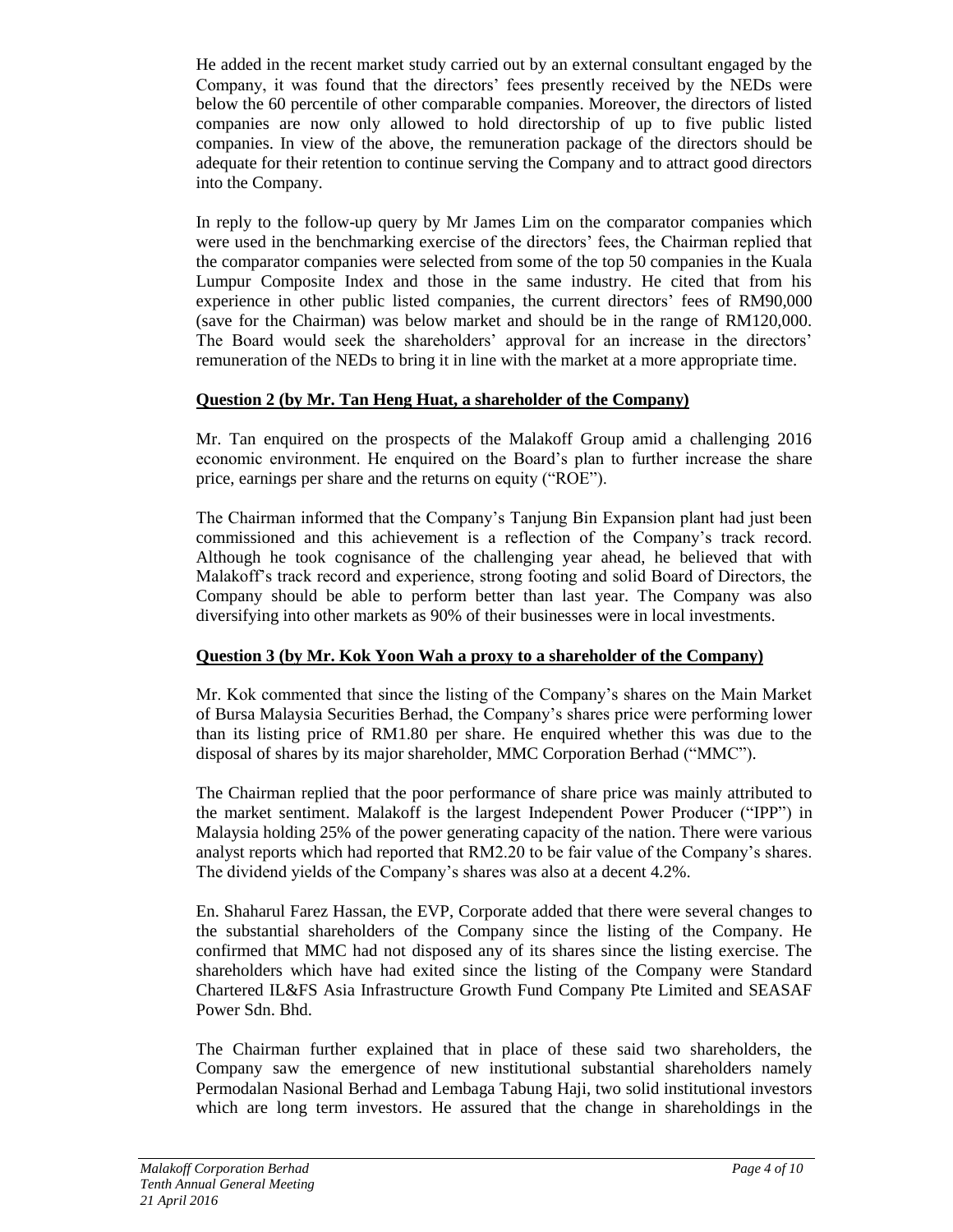Company was normal market trading and was not a reflection of the fundamentals of the Company.

Dato' Sri Che Khalib Mohamed Noh, the representative of MMC on the Board of MCB informed that MMC has no intention of divesting its equity stake in MCB and would lend its assistance where possible. He informed that poor performance of MCB's shares since its listing was due to the timing of its listing which was clouded by the Edra debacle as well as the emergence of a new Chinese player, China General Nuclear Power Group to the power industry. With more clarity now and the track record of MCB proven with the recent commissioning of its T4 plant, the confidence in the Company would increase and share price was expected to perform better.

# **Question 4 (by Mr. Phang Ah Kow, a shareholder of the Company)**

Mr. Phang Ah Kow sought comments from the Board on the tidal wave infrastructure in Malaysia for future power source and whether there were plans for making it a main source of revenue for the Company. He also enquired whether there were plans for the Company to construct water desalination plant in Malaysia in view of the water shortage faced by the nation during the hot season.

He also drew the Board's attention to the page 16 of the abridged annual report where the gross and net gearing of the Group registered for FY2015 were 2.9x and 2.3x respectively, a decrease from last year's 4.4x and 3.4x. Albeit, the decreased gearing ratios, he commented that it was still at a high side and he queried whether the gearing ratios could be further reduced.

Mr. Phang Ah Kow also enquired on the capital expenditure expected for the recently commissioned T4 Plant.

The Acting CEO, En. Habib Husin replied that although the Company is looking for opportunities to build a water desalination plant in Malaysia, but due to the low water tariff offered by the Government, this would not be a feasible business opportunity in the country. The Group had constructed a water desalination plant in the Middle East.

As for the gearing question raised by Mr. Phang, En. Habib Husin informed that it was normal for an IPP business to fund its capital expenditure for the construction of its power plant vide long term borrowings. The borrowings taken by the power generating subsidiaries of the Group were all on a non-recourse basis to the holding company, Malakoff Corporation Berhad.

En Shaharul Farez Hassan, the EVP Corporate explained that the capital expenditure for the T4 plant was expected to be RM700 million. The funding of the CAPEX would be utilised from the balance of financing of the T4 plant.

# **Question 5 (by Mr. A. Paramsothy A/L Ayadurai a shareholder of the Company**)

Mr. Paramsothy commented that Kapar Energy Ventures Sdn. Bhd ("KEV"), a 40% associate company of the Group had recorded losses for the past 2 years and enquired when its performance would turnaround. He also enquired whether the Company would receive better margins from TNB during a heat wave phenomenon like what the country was facing in recent weeks.

The Acting CEO, En. Habib Husin replied that the management of MCB was now actively involved in the management of KEV. He informed that as part of the turnaround plan, KEV had appointed the plant manager from RWE, a renowned German engineering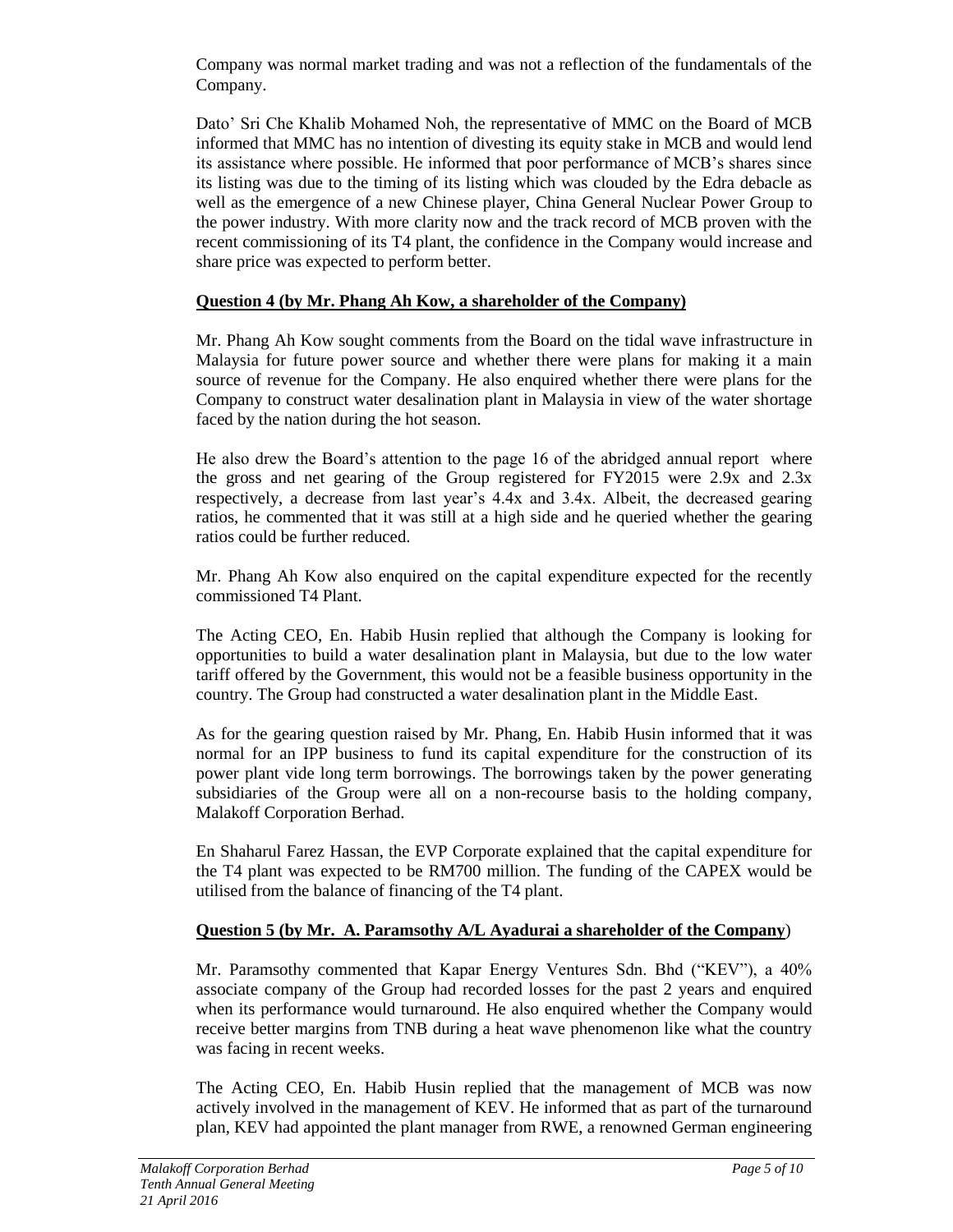company. The problem of the steam turbine of KEV's plant had also been resolved in 2015.

On question of better margin during the heat wave, the Acting CEO informed that generally for the IPPs, the fuel payment received from the TNB was sufficient only to cover fuel cost. However, for Tanjung Bin power plant, the PPA allows for the plant to receive a bonus payment as it get despatched more.

#### **Question 6 (by Mr. Poravi A/L SP Sithambaram Pillay, a shareholder of the Company**)

Mr. Pillay enquired whether there were plans for Company to penetrate into the East Malaysia market and in the South East Asean countries.

The Chairman informed that it was challenging for other players to penetrate into power sector of the East Malaysia as Sarawak Energy Berhad has a monopoly over the power business in East Malaysia. Moreover, the power generation in East Malaysia was predominantly generated by hydro. The Group do not have the expertise in the generation of power via hydro. As for the penetration into other South East Asean countries, the Chairman informed that there were already discussion at the board level on investment in these markets. The main consideration in investing into these markets was the likelihood of change in regulatory requirement of these countries.

*(At this juncture, the Chairman called for the last question from the Meeting, whilst requesting the shareholders/proxies present to submit further question in writing to the Company which would be responded by the Company in due course.)*

# **Question 7 (by Mr. Lim Pin Yeong, a shareholder of the Company**)

Mr. PY Lim enquired on the standard fuel conversion ratio and how the gearing ratio could be decreased. He commented that the current gearing of the Company was 3 times more than the shareholders' funds of the Company. He queried on how such gearing ratio could be reduced so that the dividend payout and yield could be increased. He also sought clarification from the Chairman on the statement made earlier by him that the NEDs were receiving RM90,000 per annum whilst in the banding on the remuneration of NEDs, it was shown that all directors were at the minimum receiving more than RM100,000(found on page 107 of the annual report).

He also enquired whether the independent directors which comprised 50% the Board composition were in actual fact independent.

The Chairman informed that the banding of the directors' remuneration included all remuneration payments made to them. The fees received per NED of RM90,000 per annum mentioned earlier was only in respect of the directors' fees. The Acting CEO replied that the standard fuel conversion of the power plant of the Group was dependent on the efficiency level required to be achieved as per their respective PPAs as well as the technology of the power plant. The efficiency level of the Group's power plants was at par with international standards.

As for the gearing level of the Group, the interest rates were on average at 5.5%., which was relatively low. The Company would continuously be looking at new ways of refinancing its debts and reducing its interest rates. A large portion of its gearing was non-recourse to the holding company and only resides at the project company/ at the IPPs.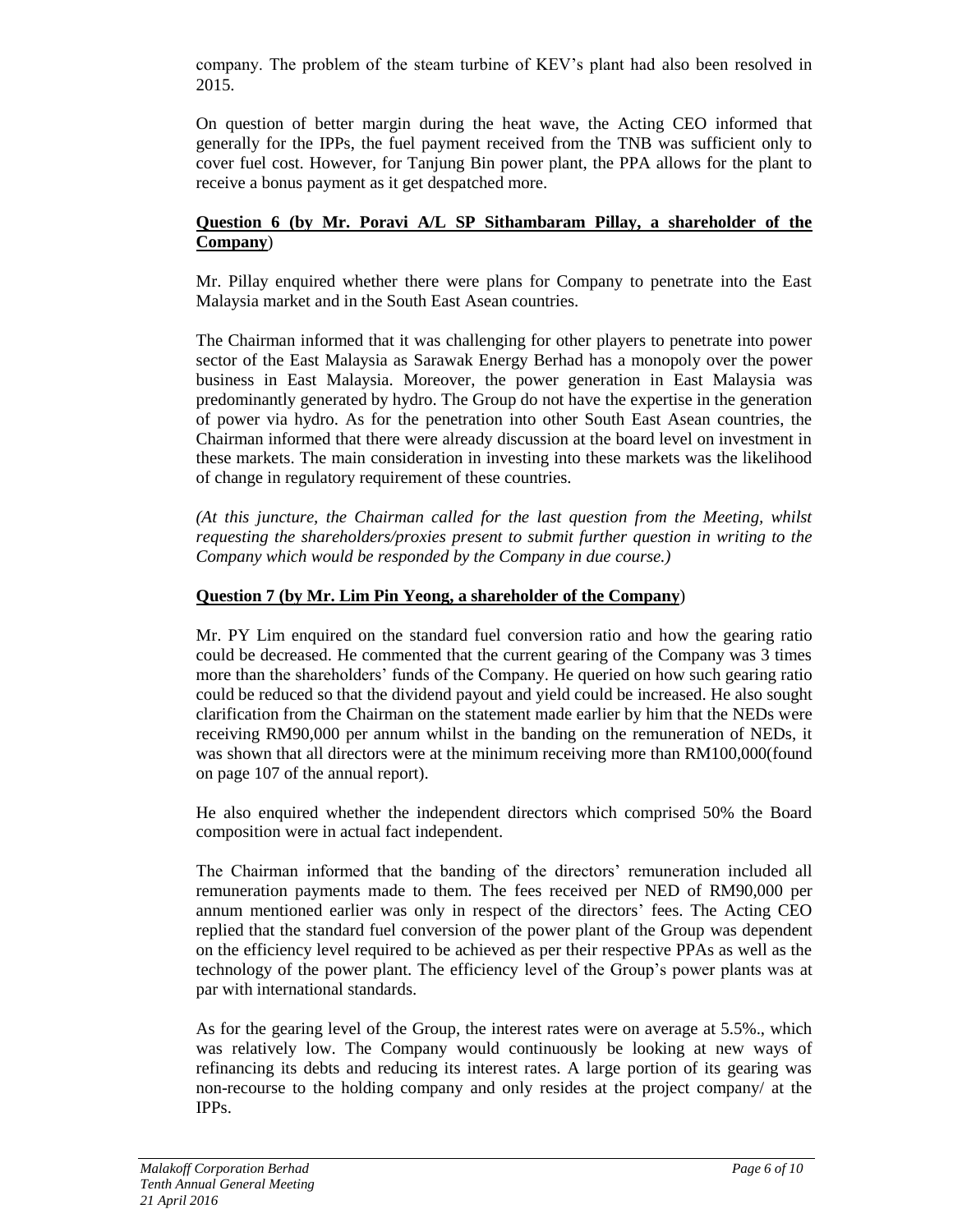As for the dividend distribution, En. Shaharul Farez informed that the Board had set a dividend policy of distributing 70% of its PATMI to its shareholders and this could be higher depending on the cash requirement of the Company for its growth plans. On the independent directors, the Chairman assured the shareholders that the independent directors undergo an annual assessment test to ensure that they remain independent.

With that, the Chairman concluded the question and answers session for Agenda 1, and proceeded to call for a proposer and seconder.

**Agenda 1** was duly proposed by Mr. Tan Eng Huat and seconded by Puan Sharifah Arina.

The Chairman declared that the Audited Financial Statements of the Company for the financial year ended 31 December 2015 and the Directors' Report and Auditors' Report thereon duly tabled and received at the 10th AGM.

#### **8. AGENDA 2 – ORDINARY RESOLUTION 1 TO APPROVE THE PAYMENT OF DIRECTORS' FEES OF RM1,162,500.00 FOR THE FINANCIAL YEAR ENDED 31 DECEMBER 2015**

Mr. Poravi A/L SP Sithambaram Pillay proposed as an ordinary resolution:-

"THAT the payment of Directors' fees of RM1,162,500.00 for the financial year ended 31 December 2015 be and is hereby approved."

The motion, seconded by Mr. Phang Ah Kow was put to vote by show of hands and was declared unanimously carried.

The Chairman declared the resolution on the payment of Directors' fees of RM1,162,500.00 for the financial year ended 31 December 2015 duly passed and approved.

#### **9. AGENDA 3 - ORDINARY RESOLUTION 2 TO APPROVE THE FINAL SINGLE-TIER DIVIDEND OF 2 SEN PER SHARE FOR THE FINANCIAL YEAR ENDED 31 DECEMBER 2015**

For **Resolution 2**, the Chairman informed the shareholders/proxies that subject to the approval of the shareholders at the AGM, the final dividend was to be paid to shareholders on 27 May 2016. The entitlement date for the said dividend shall be 9 May 2016 before 4.00 pm.

The following motion on the declaration of final dividend tabled at the meeting was proposed by Mr. Poravi A/L SP Sithambaram Pillay and seconded by Mr. Phang Ah Kow.

"THAT the final single-tier dividend of 2 sen per share for the financial year ended 31 December 2015 be and is hereby approved."

The motion was put to vote by show of hands and passed unanimously.

The Chairman declared the resolution for the final single-tier dividend of 2 sen per share for the financial year ended 31 December 2015 duly passed and approved.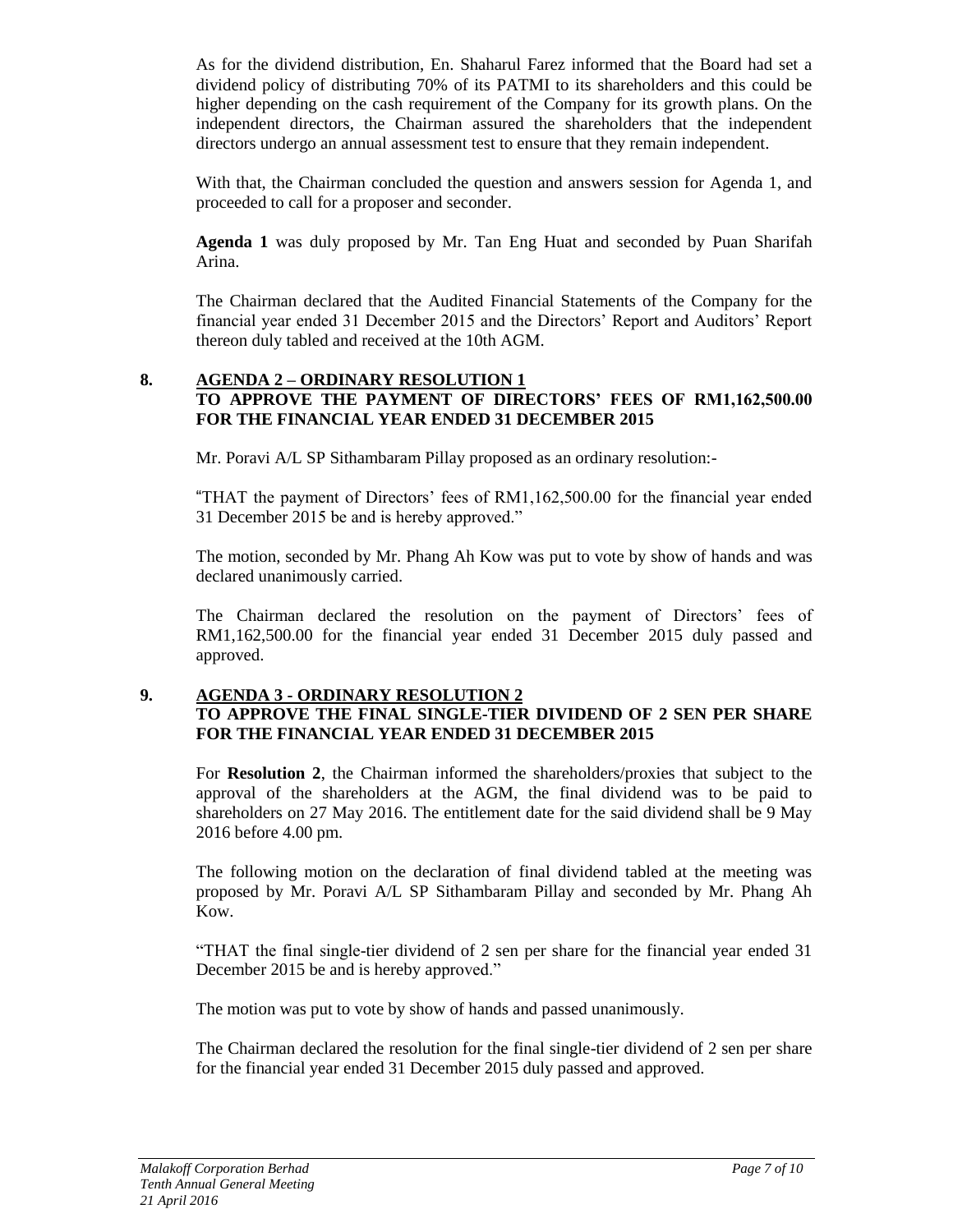# **10. AGENDA 4 - ORDINARY RESOLUTION 3**

# **RE-ELECTION OF MADAM TAN LER CHIN RETIRES AS DIRECTOR IN ACCORDANCE WITH ARTICLE 105 OF THE COMPANY'S ARTICLES OF ASSOCIATION**

The Chairman confirmed that Madam Tan Ler Chin has indicated her willingness to be re-elected.

The following **Resolution 3** on the re-election of Madam Tan Ler Chin tabled at the meeting was proposed by Puan Shahrani Zakaria and seconded by Puan Zalela Abd Majid.

"THAT Madam Tan Ler Chin, who retires in accordance with Article 105 of the Company's Articles of Association, be and is hereby re-elected as a Director of the Company."

The motion was put to vote by show of hands and was declared carried by a majority of votes.

The Chairman declared the resolution on the re-election of Madam Tan Ler Chin as Director of the Company in accordance with Article 105 of the Company's Articles of Association approved.

# **11. AGENDA 5 - ORDINARY RESOLUTION 4**

#### **RE-ELECTION OF DATUK IDRIS BIN ABDULLAH RETIRES AS DIRECTOR IN ACCORDANCE WITH ARTICLE 105 OF THE COMPANY'S ARTICLES OF ASSOCIATION**

The Chairman confirmed that Datuk Idris bin Abdullah has indicated his willingness to be re-elected.

The following **Resolution 4** on the re-election of Datuk Idris bin Abdullah tabled at the meeting was proposed by Mr. Tan Eng Huat and seconded by Mr. Koay Chew Bin.

"THAT Datuk Idris bin Abdullah, who retires in accordance with Article 105 of the Company's Articles of Association, be and is hereby re-elected as a Director of the Company."

The motion was put to vote by show of hands and was declared carried by a majority of votes.

The Chairman declared the resolution on the re-election of Datuk Idris bin Abdullah as Director of the Company in accordance with Article 105 of the Company's Articles of Association approved.

#### **12. AGENDA 6 - ORDINARY RESOLUTION 5 RE-ELECTION OF DATUK DR. SYED MUHAMAD BIN SYED ABDUL KADIR RETIRES AS DIRECTOR IN ACCORDANCE WITH ARTICLE 105 OF THE COMPANY'S ARTICLES OF ASSOCIATION**

The Chairman confirmed that Datuk Dr. Syed Muhamad bin Syed Abdul Kadir has indicated his willingness to be re-elected.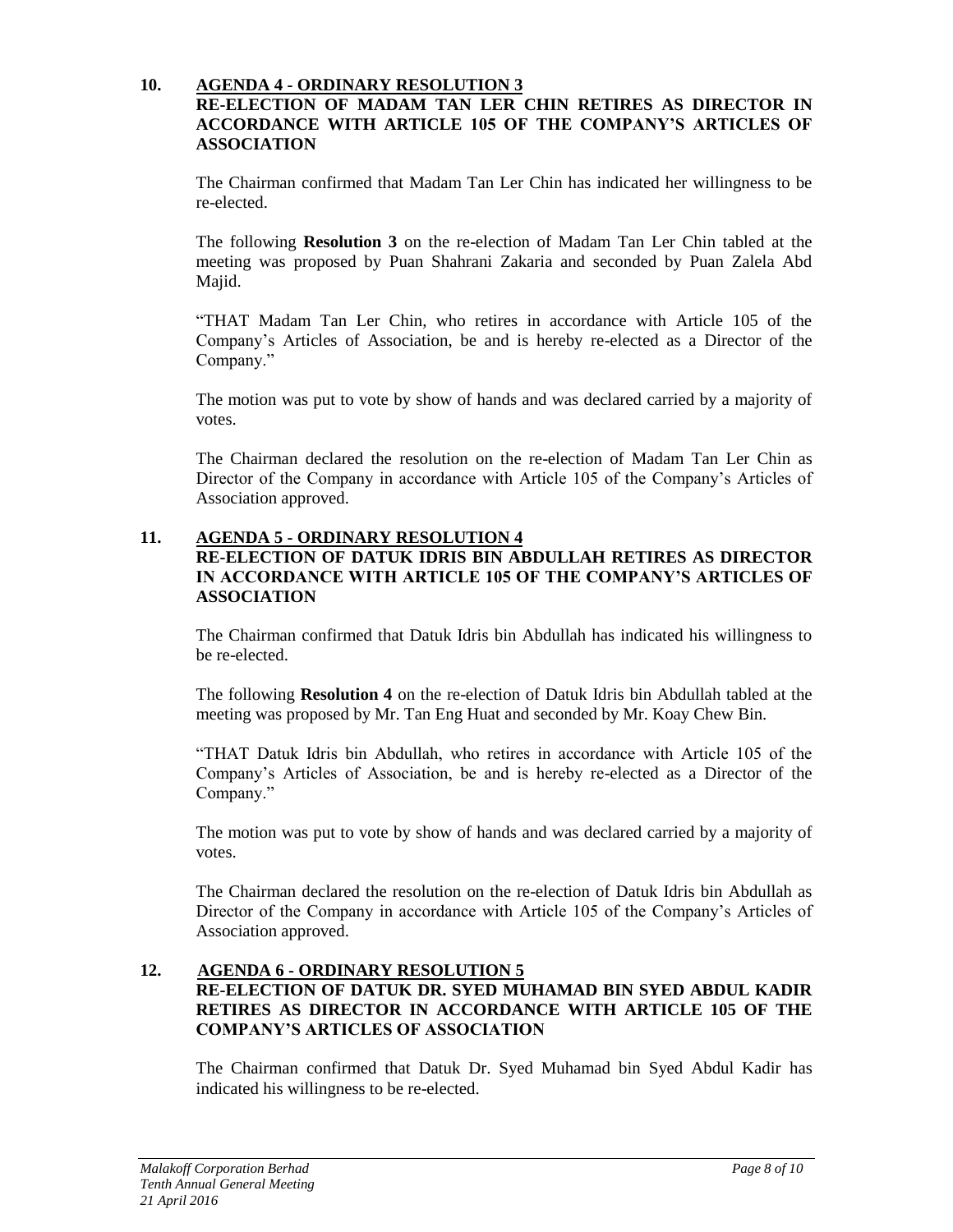The following **Resolution 5** on the re-election of Datuk Dr. Syed Muhamad bin Syed Abdul Kadir tabled at the meeting was proposed by Mr. Poravi A/L SP Sithambaram Pillay and seconded by Mr. Koay Chew Bin.

"THAT Datuk Dr. Syed Muhamad bin Syed Abdul Kadir, who retires in accordance with Article 105 of the Company's Articles of Association, be and is hereby re-elected as a Director of the Company."

The motion was put to vote by show of hands and was declared carried by a majority of votes.

The Chairman declared the motion on the re-election of Datuk Dr. Syed Muhamad bin Syed Abdul Kadir as Director of the Company in accordance with Article 105 of the Company's Articles of Association approved.

#### **13. AGENDA 7 - ORDINARY RESOLUTION 6 RE-ELECTION OF MR. KOHEI HIRAO RETIRES AS DIRECTOR IN ACCORDANCE WITH ARTICLE 111 OF THE COMPANY'S ARTICLES OF ASSOCIATION**

The Chairman confirmed that Mr. Kohei Hirao has indicated his willingness to be reelected.

The following **Resolution 6** on the re-election of Mr. Kohei Hirao tabled at the meeting was proposed by Mr. James Lim and seconded by Mr. Eddie Chen Yew Meng.

"THAT Mr. Kohei Hirao, who retires in accordance with Article 111 of the Company's Articles of Association, be and is hereby re-elected as a Director of the Company."

The motion was put to vote by show of hands and was declared carried by a majority of votes.

The Chairman declared the motion on the re-election of Mr. Kohei Hirao as Director of the Company in accordance with Article 111 of the Company's Articles of Association approved.

#### **14. AGENDA 8 - ORDINARY RESOLUTION 7 TO APPROVE RE-APPOINTMENT OF KPMG TO ACT AS AUDITORS OF THE COMPANY UNTIL THE CONCLUSION OF THE NEXT ANNUAL GENERAL MEETING ("AGM")**

The following **Resolution 7** on the re-appointment of KPMG tabled at the meeting was proposed by Mr. Phang Ah Kow and seconded by Ms. Tan Phek Qun.

"THAT KPMG, who are eligible and have given their consent for reappointment, be and are hereby re-appointed as Auditors of the Company until the conclusion of the next AGM, AND THAT the remuneration to be paid to them be fixed by the Board."

The motion was put to vote by show of hands and was declared carried by a majority of votes.

The Chairman declared the resolution on the re-appointment of KPMG as Auditors of the Company until the conclusion of the next AGM was duly passed and approved.